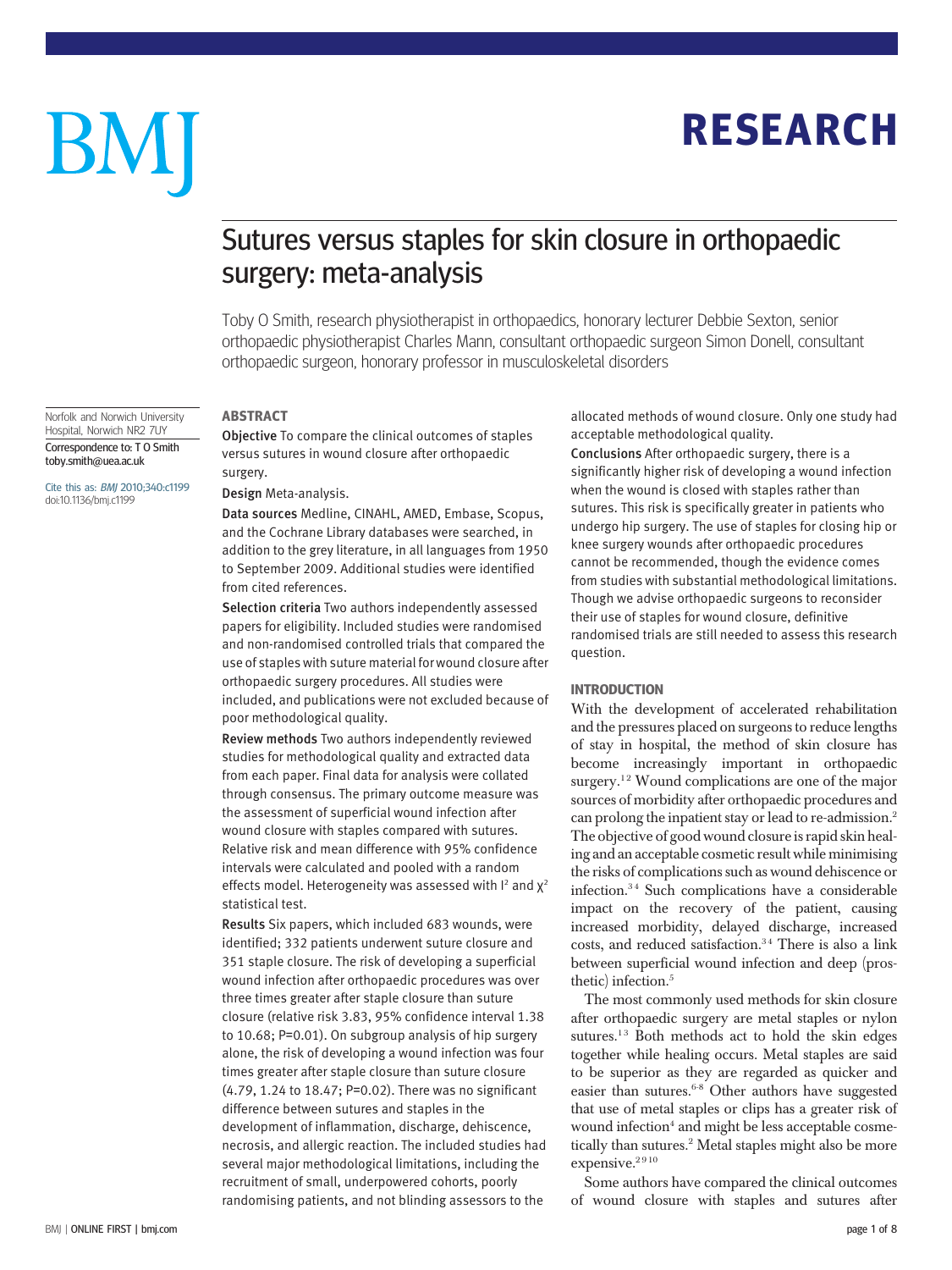orthopaedic surgery. The optimal method of skin closure still remains unclear.<sup>211</sup> We reviewed the evidence base systematically and conducted a meta-analysis.We examined whether there is a difference in clinical outcomes with staples or sutures in orthopaedic wound closure in adult patients.

#### **MFTHODS**

...\_\_\_\_\_\_<br>*Data sources*—We searched AMED (1985 to July 2009), British Nursing Index (1985 to July 2009), CINHAL (1982 to July 2009), Embase (1974 to July 2009), and Medline (1950 to July 2009) via Ovid. We also searched Scopus and the Cochrane Library. Details of the MeSH terms and keywords and the Boolean operators adopted can be found in the appendix on bmj.com. Unpublished literature was also assessed with the search terms "closure" AND "hip" from the databases SIGLE (System for Information on Grey Literature in Europe), the National Technical Information Service, the National Research Register (UK), and the Current Controlled Trials databases. Once we had gathered all relevant full text papers we reviewed each reference list for any omitted studies. Finally, we contacted corresponding authors of papers to identify any publications that had not been previously highlighted through the search strategies. A review protocol for this meta-analysis was not published or registered before we undertook this study.

Eligibility criteria—We included all full text randomised and non-randomised clinical trials comparing the outcomes of wound closure with skin staples or suture after orthopaedic surgery, comprising any orthopaedic operative procedure including trauma and elective procedures. We excluded papers assessing the effects of synthetic adhesives such as 2-octyl cyanoacrylate and editorials, comments, or letters based on methodological quality. We also excluded cadaveric or animal studies, citations that did not adhere to our study criteria, and studies that provided



Fig 1 | Flow of identified studies

insufficient information on population characteristics, surgical procedure, or outcomes.

Study identification-Two authors (TOS, DS) independently screened all titles and abstracts identified from the search strategy. The full texts for all potentially eligible studies that seemed to follow the selection criteria were ordered. These were then reviewed by each of the two independent reviewers again for eligibility against the predefined criteria.

Data extraction—The two reviewers (TOS, DS) then independently reviewed each eligible paper. Each reviewer extracted data on a predefined database. The two databases were then compared. Data collected from each paper included number of patients and operations, age, sex, operative procedure, closure method, grade of surgeon, antibiotic cover, and dressing applied as well as data on the incidence of wound infection, dehiscence, inflammation, discharge, necrosis, abscess formation, allergic reactions, length of stay in hospital, closure time, and patients' satisfaction and pain.

Critical appraisal—Each reviewer (TOS, DS) critically appraised each study using the Physiotherapy Evidence Database (PEDro) critical appraisal tool. This is an 11 item scoring system, which is reliable and valid in the assessment of randomised controlled trials.12 13 Any disagreements regarding study selection, data extraction, or appraisal score were resolved through discussion.

Outcome measures—Our primary outcome was the incidence of wound infection after skin staples compared with suture closure after orthopaedic surgery. The secondary outcomes under investigation included the incidence of wound dehiscence, inflammation, discharge, necrosis, abscess formation, allergic reactions, length of stay, closure time, and patients' satisfaction and pain.

Statistical analysis—One author (TOS) conducted all statistical analyses using Review Manager 5.0 (Nordic Cochrane Centre, Cochrane Collaboration 2009, Copenhagen, Denmark). When we found no evidence of a substantial difference in study populations, interventions, or outcome measurements, we carried out a meta-analysis. We assessed statistical heterogeneity with  $\chi^2$  and I<sup>2</sup>. In each analysis, if  $\chi^2$ heterogeneity was reported as  $P \ge 0.05$ , and the I<sup>2</sup> statistic indicated that heterogeneity was low  $\langle 20\% \rangle$ ,<sup>14</sup> we used a fixed effect model to calculate the total relative risk ratio or mean difference and 95% confidence interval. Otherwise we used a random effects model. After this, we used the mean pooled difference to assess for continuous data, while pooled relative risk ratios were assessed for all dichotomous data with the Mantel-Haenszel method.<sup>15</sup> A probability of P<0.05 was determined as significant, and 95% confidence intervals were also calculated. Subgroup analyses were prespecified before data collection to compare the results separately of skin staples and sutures in hip, knee, spinal, and upper extremity procedures. When insufficient data were presented in the full text publication, we attempted to contact all corresponding authors. Finally, we used a funnel plot to test for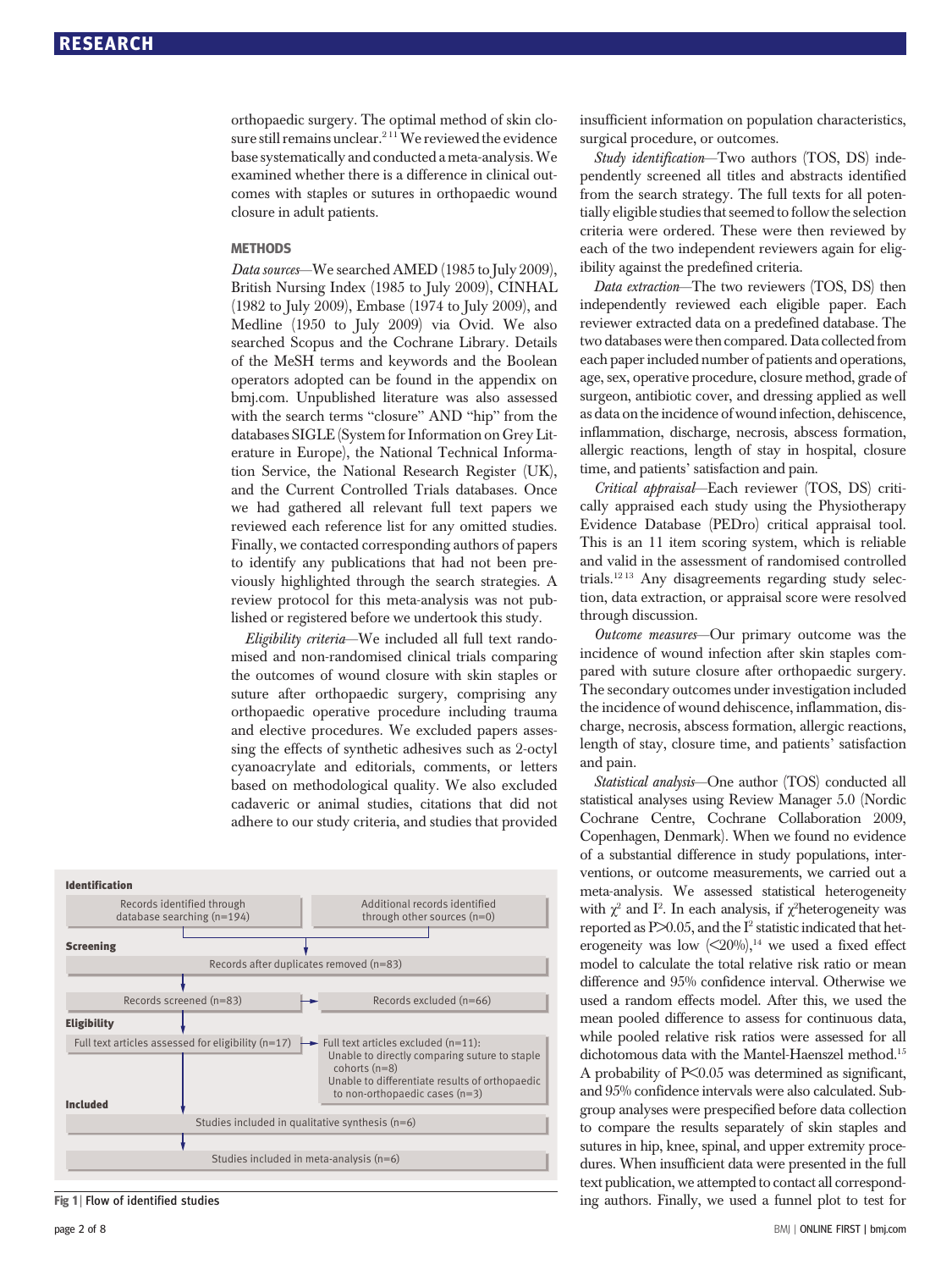

Fig 2 | Publication bias funnel plot for incidence of wound infection after orthopaedic surgery

potential publication bias for the outcome measure that was most commonly presented in the papers reviewed.

#### **RESULTS**

## Systematic review

The search retrieved 194 records of possible relevance. Of these, six adhered to the predefined selection criteria and were included in the review. Figure 1 shows the results of the search strategy. The assessment of publication bias with frequency of wound infection in all orthopaedic procedures indicated no substantial evidence of publication bias (fig  $2$ ). <sup>16</sup> Only one study had acceptable methodological quality.

#### Population characteristics

In total, 683 patients were included in this review; 332 patients underwent suture closure and 351 staple closure. Four studies provided data on  $sex^{12417}$ ; there were 60 men and 131 women in the suture group and 57 men and 117 women in the staple group. Table 1 shows that three studies assessed the outcomes after hip surgery,<sup>2417</sup> two studies assessed a mixture of hip and knee arthroplasty patients,  $110$  and one study assessed outcomes after upper and lower limb trauma surgery. <sup>9</sup> In the three papers that provided relevant information, the mean age was 79.7 (SD 3.7) in the suture group and 81.6 (SD 5.0) in the staple group. Routine antibiotics were administered in four studies.<sup>121017</sup> The time for suture or staple removal ranged from 10 days to 16 days. The mean follow-up period was 95 days (SD 136.9).

#### Meta-analysis

All orthopaedic procedures

Six outcomes could be assessed with meta-analysis. The risk of a wound infection was over three times greater with staples than with sutures  $(P=0.01;$  fig 3). There was no significant difference in the relative risk of wound discharge, inflammation, necrosis, dehiscence, or allergic reaction (P>0.05; table 2). Only the assessment of wound inflammation exhibited substantial statistical heterogeneity  $(I^2=85\%)$ .

In the study by Stockley and  $E$ lson<sup>10</sup> a higher proportion of patients reported considerable pain with removal of staples compared with the proportion who did so with removal of sutures. This was not assessed with inferential statistics.

Only Singh et al assessed the cost effectiveness of the two methods of wound closure.2They reported that the use of staples was three times more expensive than subcuticular vicryl sutures, when the staple applicator and remover were taken into account. They reported that this would be a difference of about £1m ( $E1.1m, $1.5m$ ) a year, based on the incidence of about 750 000 fractures of the neck of the femur each year.

Khan et al compared length of stay in hospital and patients' satisfaction between wound closure methods in their patients undergoing hip and knee surgery.<sup>1</sup> They found no significant difference between methods in the two groups (P>0.05). They did, however, report that wound closure was significantly faster with staples than with sutures  $( P< 0.05)$  and that there was no significant difference in cosmesis according to the Hollander wound evaluation score.<sup>18</sup> Finally, two patients developed wound abscesses, one after total knee replacement and one after total hip replacement.<sup>1</sup> In both cases closure was with sutures.

#### Hip surgery

Five studies provided data on methods of wound closure after hip surgery.<sup>1241017</sup> Four outcomes were appropriate to assess with meta-analysis. The risk of a wound infection was over four times greater in those cases where the wounds were closed with staples than with sutures  $(P=0.02;$  fig 4). There was no significant difference between the incidence of wound discharge, dehiscence, or allergic reaction between the two methods after hip surgery (P $> 0.05$ ; table 3).

#### Table 1 | Details of included papers comparing methods of wound closure after orthopaedic surgery

|                                       |                                                                   |                                                                                                              |        | Wounds        |           | Mean age<br>(years) |  | Sex       |               | Time to<br>removal | Follow-   |
|---------------------------------------|-------------------------------------------------------------------|--------------------------------------------------------------------------------------------------------------|--------|---------------|-----------|---------------------|--|-----------|---------------|--------------------|-----------|
|                                       | <b>Operation</b>                                                  | Closure material                                                                                             | Suture | <b>Staple</b> | Suture    | <b>Staple</b>       |  | Suture    | <b>Staple</b> | (days)             | up (days) |
| Clayer and<br>Southwood <sup>17</sup> | THR, hip fracture surgery                                         | Subcuticular polypropylene;<br>skin staples                                                                  | 33     | 33            | 75.4      | 75.9                |  | 11/22     | 10/23         | $10 - 14$          | 84        |
| Khan et $al1$                         | THR. TKR                                                          | Absorbable suture; skin staples                                                                              | 64     | 63            | <b>NS</b> | <b>NS</b>           |  | 3331      | 3033          | 10                 | 84        |
| Murphy et al <sup>9</sup>             | ORIF ankle, tibia, patella, femur,<br>forearm, olecranon, humerus | Nylon suture; clips                                                                                          | 29     | 31            | <b>NS</b> | <b>NS</b>           |  | <b>NS</b> | <b>NS</b>     | 13                 | 13        |
| Shetty et al <sup>4</sup>             | Hip fracture surgery                                              | Subcuticular vicryl; metallic skin<br>staples                                                                | 47     | 54            | 81.7      | 83.5                |  | 740       | 1341          | 10                 | 10        |
| Singh et $al2$                        | Hip fracture surgery                                              | Subcuticular vicryl; clips                                                                                   | 30     | 41            | 82        | 85.4                |  | 624       | 734           | 10                 | 14        |
| Stockley and Elson <sup>10</sup>      | THR, hip and knee ORIF, TKR                                       | Nylon suture; skin staples                                                                                   | 129    | 129           | <b>NS</b> | <b>NS</b>           |  | <b>NS</b> | <b>NS</b>     | $10 - 16$          | 365       |
|                                       |                                                                   | THR=total hip replacement, TKR=total knee replacement, NS=not stated, ORIF=open reduction internal fixation. |        |               |           |                     |  |           |               |                    |           |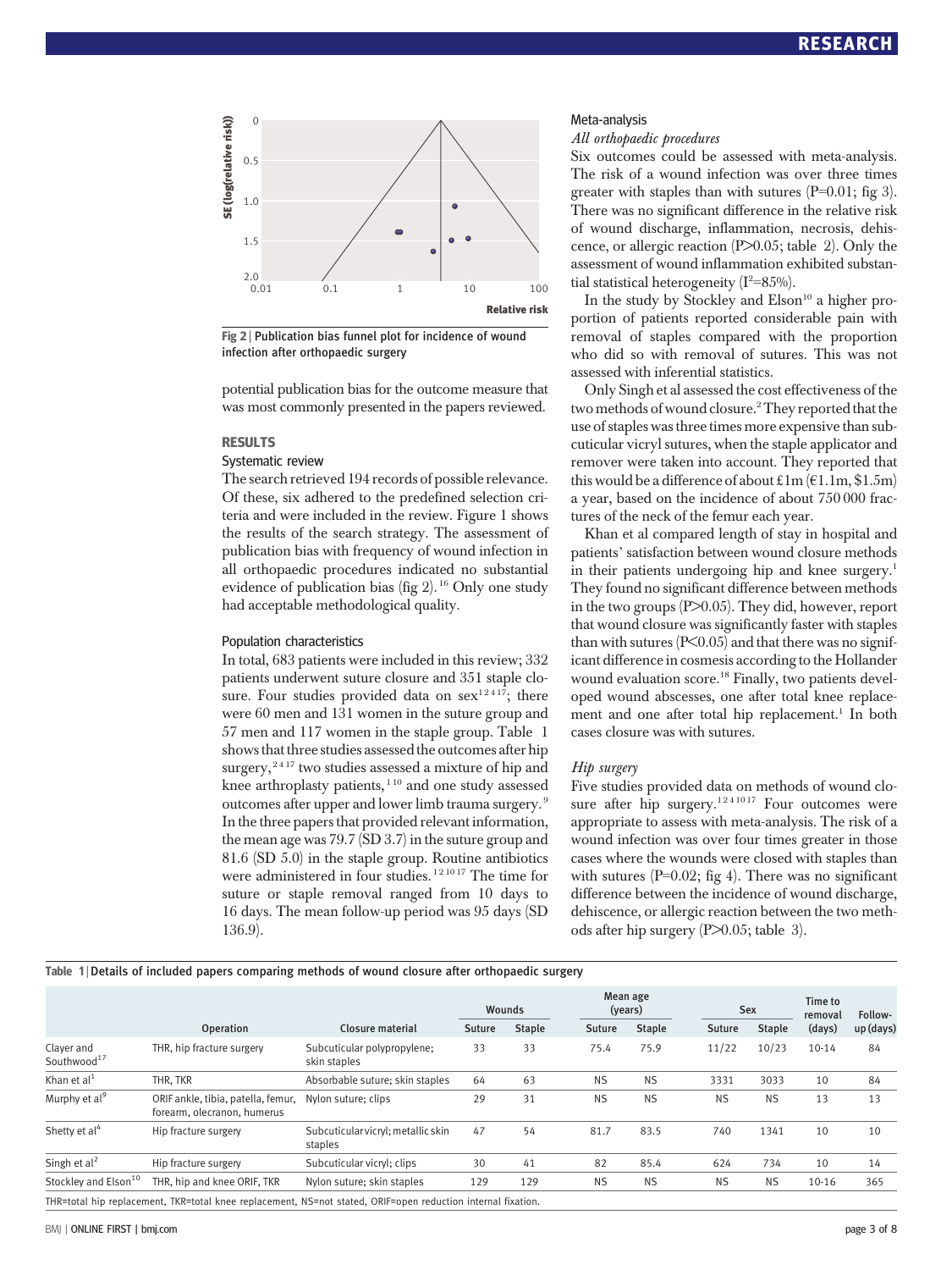|                                    | Incidence |               |                        |                          |          | Heterogeneity          |
|------------------------------------|-----------|---------------|------------------------|--------------------------|----------|------------------------|
|                                    | Suture    | <b>Staple</b> | Relative risk (95% CI) | Overall effect (P value) | 12(%)    | x <sub>2</sub> P value |
| Discharge <sup>129</sup>           | 8/124     | 17/134        | 1.54 (0.31 to 7.80)    | 0.60                     | 59       | 0.09                   |
| Inflammation <sup>29</sup>         | 3/60      | 22/71         | 4.69 (0.08 to 269.80)  | 0.46                     | 85       | 0.01                   |
| Infection <sup>1 2 4 9 10 17</sup> | 3/333     | 17/350        | 3.83 (1.38 to 10.68)   | 0.01                     | $\Omega$ | 0.76                   |
| Wound necrosis <sup>9 10</sup>     | 1/158     | 3/160         | 2.26 (0.34 to 14.88)   | 0.40                     | $\Omega$ | 0.41                   |
| Dehiscence <sup>24917</sup>        | 1/140     | 5/158         | 2.30 (0.54 to 9.84)    | 0.26                     | $\Omega$ | 0.90                   |
| Allergic reaction <sup>1 10</sup>  | 1/193     | 1/192         | 1.01 (0.14 to 7.12)    | 0.99                     | $\Omega$ | 0.99                   |

#### Table 2 | Outcomes of suture compared with staple wound closure in orthopaedic surgery

Two studies assessed wound cosmesis. Clayer and Southwood<sup>17</sup> reported that the scars produced by suture closure were significantly thinner than with staples after hip surgery (P<0.05). Khan et al, however, reported no significant difference between wound closure method and the Hollander wound evaluation score after hip surgery  $(P>0.05)$ .<sup>1</sup>

#### Knee surgery

Two studies were identified compared the outcomes of sutures with staples after knee surgery.<sup>110</sup> Only the incidence of wound infection could be assessed with a meta-analysis. This suggested that there was no significant difference between the groups after knee surgery  $(P=0.20;$  table 3). As in hip surgery, there was no significant difference in the Hollander wound evaluation score between suture compared with staple closure after knee surgery (P>0.05).

#### Spinal surgery

We did not find any studies that examined outcomes of wound closure with sutures compared with staples after spinal surgery.

#### Upper limb

Only one study was identified that examined the outcomes of wound closure with sutures compared with staples after surgery to the forearm, olecranon, and humerus.<sup>9</sup> The results were not presented independently from those for lower limb surgery. It was therefore not possible to determine whether there was a difference in outcome between these two methods of wound closure in orthopaedic procedures in upper limbs compared with lower limbs.

| <b>Study</b>                                                      | <b>Staples</b> | <b>Sutures</b> | <b>Fixed risk ratio</b><br>(95% CI) |                           | Weight<br>$(\%)$ | <b>Fixed risk ratio</b><br>(95% CI) |
|-------------------------------------------------------------------|----------------|----------------|-------------------------------------|---------------------------|------------------|-------------------------------------|
| Clayer and Southwood <sup>17</sup>                                | 1/33           | 1/33           |                                     |                           | 21.6             | 1.00 (0.07 to 15.33)                |
| Khan et al <sup>1</sup>                                           | 6/63           | 1/64           |                                     |                           | 21.5             | 6.10 (0.76 to 49.19)                |
| Murphy et al <sup>9</sup>                                         | 1/31           | 1/29           |                                     |                           |                  | 22.4 0.94 (0.06 to 14.27)           |
| Shetty et al <sup>4</sup>                                         | 5/54           | 0/47           |                                     |                           |                  | 11.6 9.60 (0.54 to 169.16)          |
| Singh et $al2$                                                    | 3/40           | 0/31           |                                     |                           |                  | 12.2 5.46 (0.29 to 102.00)          |
| Stockley and Elson <sup>10</sup>                                  | 1/129          | 0/129          |                                     |                           | 10.8             | 3.00 (0.12 to 72.96)                |
| Total (95% CI)                                                    | 17/350         | 3/333          |                                     |                           |                  | 100.0 3.83 (1.38 to 10.68)          |
| Test for heterogeneity: $\gamma^2$ =2.62, df=5, P=0.76, $1^2$ =0% |                |                |                                     |                           |                  |                                     |
| Test for overall effect: z=2.57, P=0.01                           |                |                | $0.01$ $0.1$<br>1                   | 10                        | 100              |                                     |
|                                                                   |                |                | <b>Favours</b><br>staples           | <b>Favours</b><br>sutures |                  |                                     |

Fig 3 | Incidence of infection for wounds closed with sutures or staples

#### Critical appraisal

Critical appraisal of the six included studies showed considerable variation in methodological quality (table 4). Only half of the studies were randomised controlled trials. Khan et al<sup>1</sup> and Shetty et al<sup>4</sup> concealed allocation to limit allocation bias. Only half of the studies tested baseline comparability to ensure that the two groups were equal before wound closure.<sup>1</sup> Similarly, only one study blinded participants and assessors to the method of wound closure by covering the wound with a dressing, in an attempt to limit assessor bias. While all studies except Stockley and Elson<sup>10</sup> compared the results of their two groups using inferential statistics, only Khan et al<sup>1</sup> and Murphy et al<sup>9</sup> followed intention to treat principles in data analysis. Furthermore, Khan et al<sup>1</sup> presented their results using confidence intervals.

After orthopaedic surgery, there is a greater risk of wound infection in patients whose wounds are closed with metallic staples than with sutures. Our meta-analysis showed no significant difference between the two closure methods with respect to wound discharge, inflammation, necrosis, dehiscence, or allergic reaction. We consider, however, that only one study had acceptable methodological quality.<sup>1</sup> The remaining evidence base presented considerable methodological limitations, including not justifying sample sizes based on a power calculation, poorly blinding patients and assessors to the method of wound closure, not adequately following up patients over a reasonable period of time, and poorly detailing the allocation method to the two groups. While it might be difficult to blind assessors to the method of wound closure, particularly within the initial postoperative month, blinding of patients is logistically possible. Accordingly, such limitations should be considered in the design of future studies to improve the evidence base.

#### Comparison with other studies

Factors that have been cited as important in the choice of wound closure after orthopaedic surgery have included the ease and speed of closure, the level of patients' discomfort, the complication rate, the final cosmetic result, and the cost.<sup>2</sup> Early studies had suggested that the incidence of wound infection might be reduced with staples because of the mechanism of fixation. Johnson et al<sup>19</sup> and Stillman et al<sup>20</sup> suggested that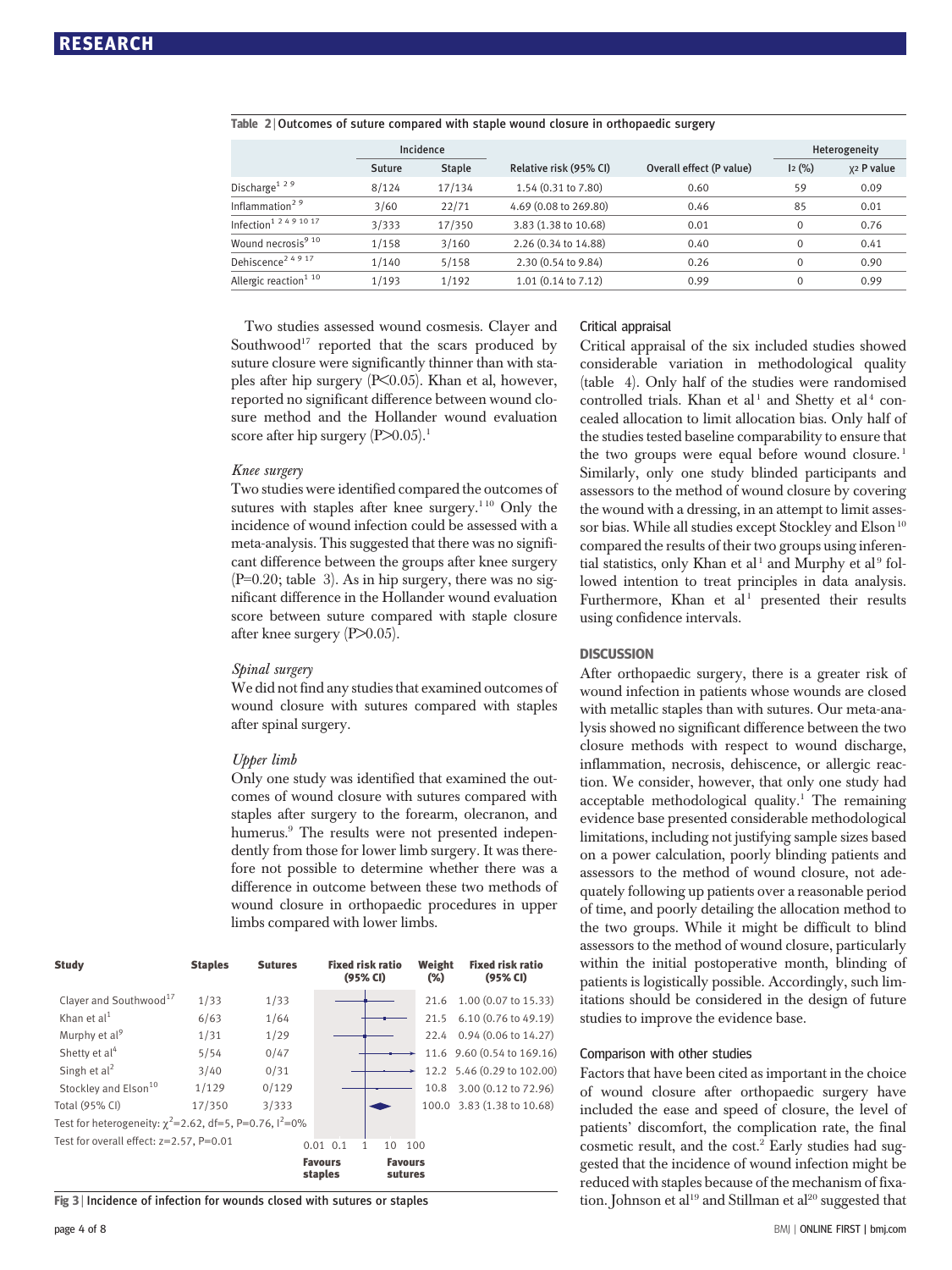| <b>Study</b>                                                                  | <b>Staples</b> | <b>Sutures</b> | <b>Fixed risk ratio</b><br>(95% CI) | Weight<br>$(\%)$          | <b>Fixed risk ratio</b><br>(95% CI) |
|-------------------------------------------------------------------------------|----------------|----------------|-------------------------------------|---------------------------|-------------------------------------|
| Clayer and Southwood <sup>17</sup>                                            | 1/33           | 1/33           |                                     | 38.2                      | 1.00 (0.07 to 15.33)                |
| Khan et $al1$                                                                 | 3/36           | 0/33           |                                     |                           | 19.9 6.43 (0.34 to 120.03)          |
| Shetty et al <sup>4</sup>                                                     | 5/54           | 0/47           |                                     |                           | 20.4 9.60 (0.54 to 169.16)          |
| Singh et $al2$                                                                | 3/40           | 0/31           |                                     |                           | 21.5 5.46 (0.29 to 102.00)          |
| Total (95% CI)                                                                | 12/163         | 1/144          |                                     |                           | 100.0 4.79 (1.24 to 18.47)          |
| Test for heterogeneity: $\gamma^2$ =1.54, df=3, P=0.67, $\frac{1^2}{1^2}$ =0% |                |                |                                     |                           |                                     |
| Test for overall effect: $z=2.28$ , $P=0.02$                                  |                |                | $0.01$ $0.1$<br>10                  | 100                       |                                     |
|                                                                               |                |                | <b>Favours</b><br>staples           | <b>Favours</b><br>sutures |                                     |

| Fig 4   Incidence of infection for hip wounds closed with sutures or staples |  |  |  |  |
|------------------------------------------------------------------------------|--|--|--|--|
|                                                                              |  |  |  |  |

skin stapling might cause less damage to the wound's defences than non-absorbable sutures. This was based on the principle that the presence of a foreign material might compromise the immune response. Furthermore, Pickford et al suggested that as staples do not penetrate the incision but cross the incision site, this might prevent the introduction of foreign material.<sup>21</sup> Our findings, however, suggested the contrary namely, that wounds closed with staples rather than sutures have four times the risk of infection. Whether this is a consequence of the clip being metallic rather than vicryl or nylon material or whether the tension developed through a mattress suture closure is superior to that of staples in reducing the incidence of opening the wound during mobilisation remains unclear. Our conclusion was reached, however, after application of the statistical method for the whole evidence base and was significant for hip surgery but not knee surgery. The rationale for this has been postulated by Khan et al, $^1$  who pointed out that knee wounds are considerably longer than hip wounds and are subjected to more mobility as they are covered by less tissue. As only 88 patients have been assessed in relation to knee wound closure with staples compared with sutures, this observation remains underpowered at present.

It remains unclear as to whether there was a difference in cosmetic result between wounds closed with sutures or staples after orthopaedic surgery.<sup>117</sup> As the present included studies did not analyse the results based on different comorbidities, age, or skin type, we do not know whether patients with difference skin types might present with differing outcomes—for example, Afro-Caribbean patients are more susceptible to hypertrophic and keloid scarring.<sup>22</sup>

Previous studies have examined the clinical outcomes of skin closure with continuous or subcuticular interrupted suture techniques for repair of episiotomy or second degree perineal tears<sup>23-25</sup> and vascular surgery.<sup>2627</sup> Most orthopaedic studies used interrupted subcuticular suture techniques for wound closure, while only two studies adopted a continuous suture technique.<sup>910</sup> There were no substantial differences in the trends in results between these two studies and the other studies included in this review As this has yet to be empirically studied, it is therefore unclear whether the method of suture closure is a confounding variable with respect to the rate of complications, the patients' reported satisfaction for cosmetic results, and the discomfort reported through the removal of suture material.

Graham et al<sup>28</sup> proposed that deposition of wound collagen is directly related to wound oxygenation and perfusion.29 30 They reported more favourable blood perfusion characteristics in wounds closed with staples rather than sutures, in addition to a significantly higher blood contact in the wound at seven days compared with the suture group  $(P=0.02)$ .<sup>28</sup> We found that the incidence of wound infection was greater with staples than with sutures. Therefore, our findings do not confirm those of Graham et al, $^{28}$  as oxygen perfusion might be associated with wound infection and necrosis. The influence of oxygen perfusion in hip wounds and knee wounds, which was assessed in the study of Graham et al,28 remains unclear.

Murphy et al suggested that poor results with staples were attributable to poor technique in staple placement.9 The accuracy of suture or staple closure and choice of closure method can have an effect on the accuracy of coaptation of the dermal margins. Poor technique can lead to suboptimal healing.<sup>10</sup> This might cause oozing wound edges and delay in healing and increase the potential for infection.<sup>89</sup> Superficial infection in hip and knee arthroplasty is a worrying clinical sign because of the risk of the infection spreading through the dermal layers to the implant. With the increased pressure on surgical time, and the advances in non-medical staff taking extended roles in wound closure, such considerations might be important when considering outcomes within each institution.

Metal staples have been regarded as a more expensive option for wound closure,<sup>910</sup> though costs could be reduced by reduced theatre time and ease of clip removal compared with suturing wounds. This might

Table 3 | Outcomes of suture compared with staple wound closure in hip and knee surgery

|                                   |                         | Incidence |                               |                          | Heterogeneity |                        |  |
|-----------------------------------|-------------------------|-----------|-------------------------------|--------------------------|---------------|------------------------|--|
|                                   | <b>Staple</b><br>Suture |           | Relative risk (95% CI)        | Overall effect (P value) | 12(%)         | x <sub>2</sub> P value |  |
| Hip surgery                       |                         |           |                               |                          |               |                        |  |
| Discharge <sup>1 2</sup>          | 2/64                    | 13/76     | 3.85 (0.27 to 54.00)          | 0.32                     | 62            | 0.10                   |  |
| Infection <sup>1 2 4 17</sup>     | 1/144                   | 12/163    | 4.79 (1.24 to 18.47)          | 0.02                     | $\mathbf{0}$  | 0.67                   |  |
| Dehiscence <sup>2417</sup>        | 0/111                   | 4/127     | 3.19 (0.53 to 19.18)          | 0.21                     | $\mathbf{0}$  | 0.98                   |  |
| Allergic reaction <sup>1 10</sup> | 1/132                   | 1/135     | $0.96(0.14 \text{ to } 6.58)$ | 0.97                     | $\mathbf{0}$  | 0.32                   |  |
| Knee surgery                      |                         |           |                               |                          |               |                        |  |
| Infection $110$                   | 1/61                    | 4/57      | 3.29 (0.54 to 20.04)          | 0.20                     | $\Omega$      | 0.94                   |  |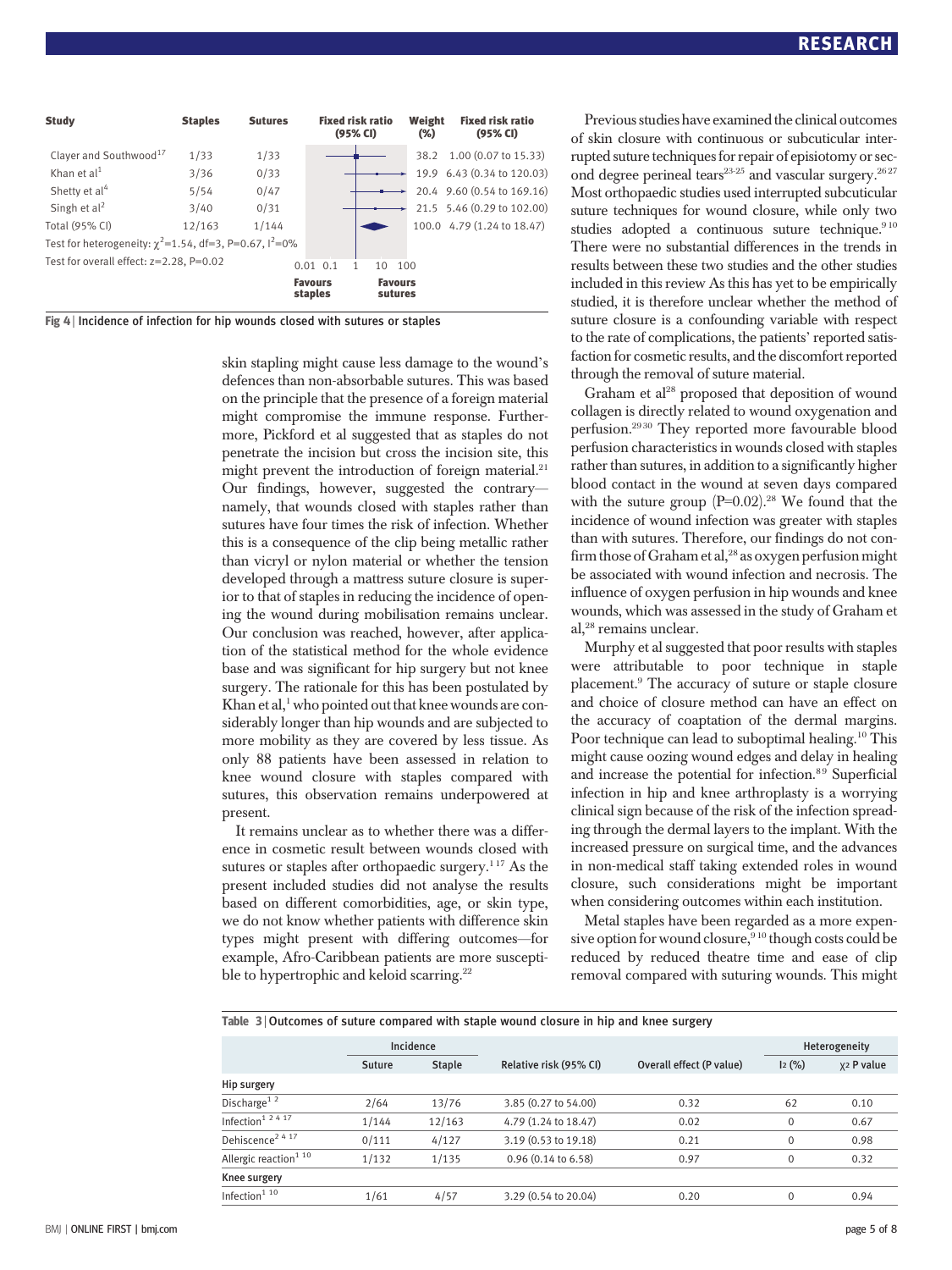|                                 | Clayer and<br>Southwood17 | Khan et al1 | Murphy et als | Shetty et al4 | Singh et al <sub>2</sub> | Stockley et al10 |
|---------------------------------|---------------------------|-------------|---------------|---------------|--------------------------|------------------|
| Eligibility criteria            | Yes                       | Yes         | No            | No            | No                       | No               |
| Random allocation               | No                        | Yes         | Yes           | Yes           | No                       | No               |
| Concealed allocation            | No                        | Yes         | No            | Yes           | No                       | No               |
| Baseline comparability          | Yes                       | Yes         | No            | No            | Yes                      | No               |
| <b>Blinded patient</b>          | No                        | Yes         | No            | No            | No                       | No               |
| <b>Blinded clinician</b>        | No                        | No          | No            | No            | No                       | No               |
| <b>Blinded assessor</b>         | No                        | Yes         | No            | No            | No                       | No               |
| Adequate follow-up              | Yes                       | No          | No            | No            | No                       | Yes              |
| Intention to treat analysis     | No                        | Yes         | Yes           | No            | No                       | No               |
| Between group analysis          | Yes                       | Yes         | Yes           | Yes           | Yes                      | No               |
| Point estimates and variability | Yes                       | Yes         | Yes           | No            | No                       | No               |
| <b>Total score</b>              | 5                         | 9           | 4             | 3             | $\overline{2}$           | 1                |

#### Table 4 <sup>|</sup> PEDro critical appraisal results showing whether each study satisfied criteria

prove to be false economy, however, as the consequences of a deep infection for the patient are substantial through the increased costs associated with medical care and admission to hospital.<sup>31</sup> Furthermore, as the number of dressing changes was greater in those who underwent skin stapling, and as a specific staple remover is required, the overall cost of the staples and applicator is mitigated by savings in dressing costs. Although Singh et al estimated the cost effectiveness of these two closure methods,<sup>2</sup> no formal cost-benefit analysis has been undertaken.

One study assessed patients' satisfaction<sup>1</sup> and reported no significant difference between the groups.<sup>1</sup> Stockley and Elson<sup>10</sup> and Singh et al<sup>2</sup> reported that staples were invariably more painful to remove than sutures. The relative discomfort of staple removal compared with suture removal has been previously cited in the non-orthopaedic literature.<sup>32-34</sup> Secondly, some authors have suggested that there might be greater satisfaction for surgeons in using staples than sutures. The time saving benefits of staples might have a psychological effect on surgeons and theatre staff, particular after a long operation.<sup>91035</sup> Given the difference in the incidence of superficial wound infection, and the limited empirical evidence for patients' or surgeons' preference for staple closure, there is insufficient evidence to justify the use of staples over sutures.

Our findings can be directly generalised only to orthopaedic hip and knee arthroplasty surgery. Different methods of skin closure, however, have been assessed in other surgical procedures, such as scalp lacerations. While stapling has been shown to be faster and less expensive than suturing in the repair of uncomplicated scalp lacerations in children and adults, no differences in complication rates, including infection, have been shown.<sup>36-38</sup> Similarly, there was no significant difference in complications after abdominal wound closure.39 In this specific population, however, stapling resulted in poorer cosmetic scores than suturing in transverse abdominal wounds.<sup>39</sup> Ranaboldo and Rowe-Jones reported that wound pain and requirement for analgesia was significantly lower in patients whose laparotomy wounds were closed with sutures compared with staples.<sup>40</sup> Finally, a systematic review of methods of skin closure in caesarean section reported that use of absorbable subcuticular sutures resulted in less postoperative pain and yielded a better cosmetic result than staples.41 While there seems to be consensus that staple closure is faster than suture closure, there remains some variation between studies for cosmetic results and pain outcomes. There seemed to be no significant difference in complication rates, including wound infection, between caesarean wounds closed with sutures compared with staples, contrary to our findings. By re-evaluating this issue with well designed randomised controlled trials it will be possible to compare the findings of orthopaedic to other surgical procedures.

#### Strengths and limitations

We found no significant difference in the presentation of inflammation for wounds closed with sutures rather than staples, which was unexpected given the differences exhibited between methods for infection. This outcome, however, was assessed in only two studies with small cohorts so the lack of a statistical difference might have been because of type II statistical error.<sup>42</sup> We also noted considerable heterogeneity, possibly as a consequence of the small number of patients reviewed, so it might be inappropriate to use these results based on the current pooled analysis. Further study of the effect of inflammation as an outcome with large sufficiently powerful samples is therefore indicated to assess whether this outcome measure differs between orthopaedic wounds closed with sutures compared with staples.

A major limitation within the literature was that none of the studies differentiated between superficial and deep wound infections in their results. While superficial wound infections might be problematic for the patient, these will usually resolve with antibiotics. In contrast, a deep wound infection has a considerably greater impact, particularly in arthroplasty surgery, and requires extensive debridement, wound washout, prosthesis revision surgery, and, potentially, amputation.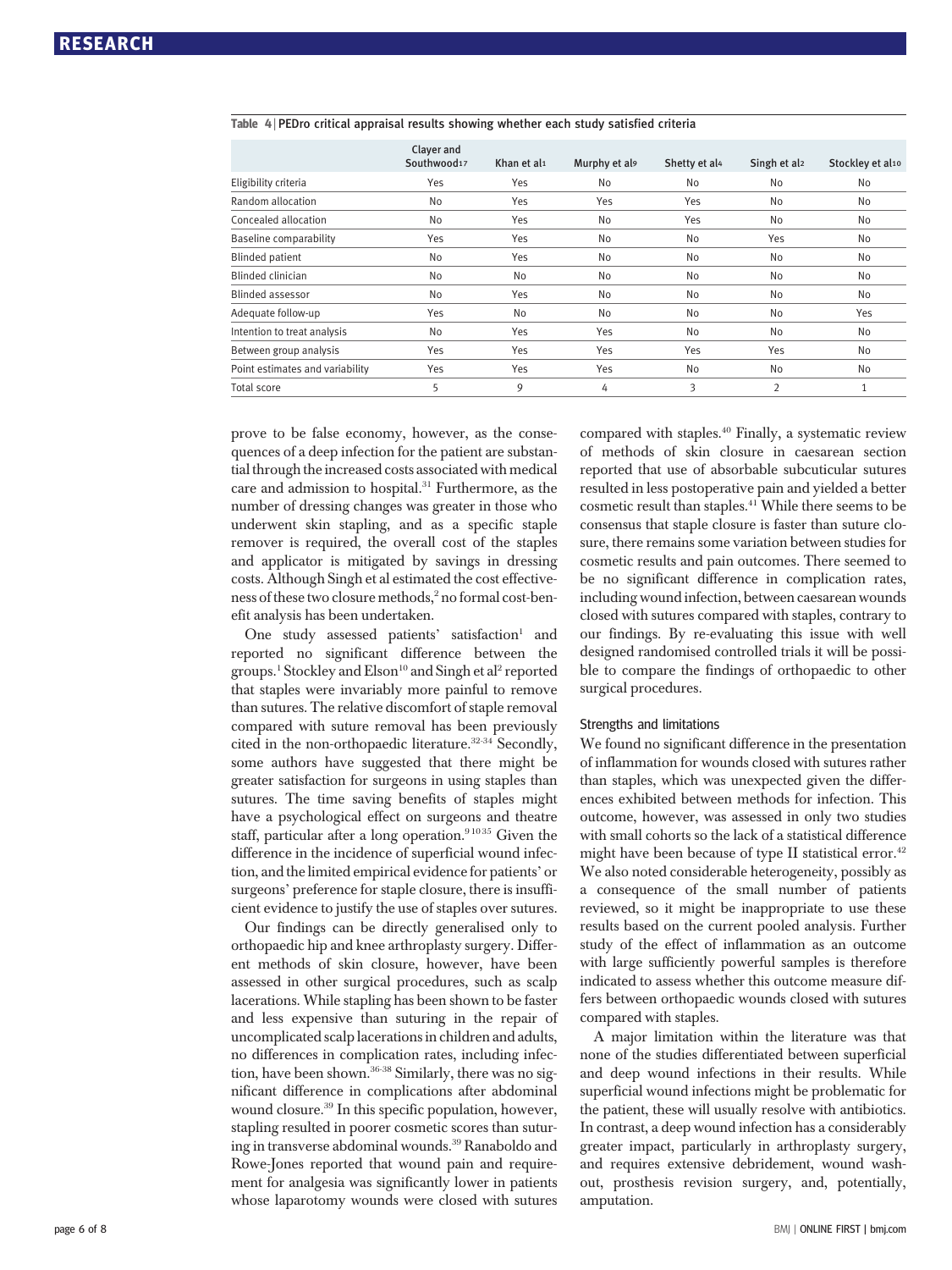WHAT IS ALREADY KNOWN ON THIS TOPIC Orthopaedic surgeons use both metallic staples and nylon sutures to close wounds

Controversy exists as to the best method of wound closure after orthopaedic procedures such as lower limb joint arthroplasty, reconstructive surgery, and trauma fixation

WHAT THIS STUDY ADDS In orthopaedic surgery the risk of infection after staple closure was three times the risk with suture closure; after hip surgery the risk was four times greater

To minimise wound infection, orthopaedic surgeons should close wounds with sutures rather than staples

Only one of the studies included in the meta-analysis was of acceptable methodological quality

> The evidence base poorly presented important demographic details for their cohorts. For example, only three studies provided data on patients' age. Accordingly, we could not assess whether this was an important variable between the two groups. Similarly, the studies poorly presented details regarding patients' medical history, use of steroids, weight, and body mass index, which might also have been confounding variables. Propensity scoring methods would compensate for potential differences in important characteristics.<sup>43</sup> As only Khan et al<sup>1</sup> and Shetty et al<sup>4</sup> concealed patient allocation, allocation bias might have affected findings because the patient's clinical presentation might have influenced the surgeon's choice of methods before randomisation. Concealed randomisation should therefore be considered in the design of future research to prevent such bias.

> Only the study of Khan et al can be judged as methodologically well designed and appropriately reported.1 The remaining papers reviewed had considerable limitations. Given that Khan et al's cohort constituted  $19%$  of the total meta-analysis cohort,<sup>1</sup> the weaker studies might have considerably affected our results. Accordingly, we recommend that further well designed randomised controlled trials are conducted to further examine the results of this meta-analysis. After this, orthopaedic surgeons will then be able to justify their use of closure method by using a more rigorous evidence base than is currently available.

> Finally, nearly all identified papers compared the outcome of method of wound closure in hip surgery. We did not find any studies assessing the effect of different methods in spinal surgery, only one study was identified on the effects of knee surgery, and only Murphy et al's study included patients who had undergone upper limb surgery.<sup>9</sup> The limited evidence, particularly in upper limb surgery, might reflect a predominance of suture closure after elbow, wrist, and hand surgery. The clinical justification for this might be on ease of sutured closure compared with staples in hand surgery or on an improved cosmetic result with sutures.

#### Conclusions and policy implications

Use of metal clips to close orthopaedic wounds, most notably in hip surgery, is associated with a significantly greater risk of wound infection than traditional suturing. Given the methodological limitations identified, definitive randomised trials are needed to re-appraise this research question.With the current evidence, however, patients and doctors should think more carefully about the use of staples for wound closure after hip and knee surgery.

We thank staff at the Sir Thomas Browne Library at the Norfolk and Norwich University Hospital for their assistance in obtaining the texts that formed the basis of this review. We also thank Richard Haywood, consultant plastic surgeon, Norfolk and Norwich University Hospital, for his surgical advice during the writing of this paper.

Contributors: TOS and DS assisted in the conception and design, analysis and interpretation of data, and drafting of the article and its revision. CM and SD assisted in the analysis and interpretation of data and in the drafting the article and its revision. All authors consider and approved of the final version of this report to be published. TOS is guarantor. Funding: This research received no specific grant from any funding agency

in the public, commercial, or not-for-profit sectors. Competing interests: None declared.

#### Ethical approval: Not required.

Data sharing: Technical appendix, statistical code, and dataset available from the corresponding author at toby.smith@uea.ac.uk.

- 1 Khan RJK, Fick D, Yao F, Tang K, Hurworth M, Nivbrant B, et al. A comparison of three methods of wound closure following arthroplasty. A prospective, randomised controlled trial. J Bone Joint Surg 2006;88-B:238-42.
- 2 Singh B, Mowbray MAS, Nunn G, Mearns S. Closure of hip wound, clips or subcuticular sutures: does it make a difference? Eur J Orthop Surg Traumatol 2006;16:124-9.
- Livesey C, Wylde V, Descamps S, Estela CM, Bannister GC, Learmonth ID, et al. Skin closure after total hip replacement: a randomised controlled trial of skin adhesive versus surgical staples. J Bone Joint Surg 2009;91-B:725-9.
- 4 Shetty AA, Kumar VS, Morgan-Hough C, Georgeu GA, James KD, Nicholl JE. Comparing wound complication rates following closure of hip wounds with metallic skin staples or subcuticular vicryl suture: a prospective trial. J Orthop Surg 2004;12:191-3.
- 5 Saleh K, Olson M, Resig S, Bershadsky B, Kuskowski M, Gioe T, et al. Predictors of wound infection in hip and knee joint replacement: results from a 20 year surveillance program. J Orthop Res 2002;20:506-15.
- 6 Carcoforo P, Navarra G, Gasbarro V, Occhionorelli S, Fabbri N, Sartoni A, et al. Cutaneous mechanical staplers: our experience. Minerva Chir 1997;52:1009-13.
- 7 Chughtai T, Chen LQ, Salasidis G, Nguyen D, Tchervenkov C, Morin JF. Clips versus suture technique: is there a difference? Can J Cardiol 2000;16:1403-7.
- Meiring L, Cilliers K, Barry R, Nel CJ. A comparison of a disposable skin stapler and nylon sutures for wound closure. S Afr Med J 1982;62:371-2.
- 9 Murphy M, Prendergast P, Rice J. Comparison of clips versus sutures in orthopaedic wound closure. Eur J Orthop Surg Trauamtol 2004;14:16-8.
- 10 Stockley I, Elson RA. Skin closure using staples and nylon sutures: a comparison of results. Ann Roy Coll Surg Eng 1987;69:76-8.
- Singhal AK, Hussain A. Skin closure with automatic stapling in total hip and knee arthroplasty. JK Practitioner 2006;13:142-3.
- 12 Foley NC, Bhogal SK, Teasell RW, Bureau Y, Speechley MR. Estimates of quality and reliability with the physiotherapy evidence-based database scale to assess the methodology of randomized controlled trials of pharmacological and nonpharmacological interventions. Phys Ther 2006;86:817-24.
- 13 Maher CG, Sherrington C, Herbert RD, Moseley AM, Elkins M. Reliability of the PEDro scale for rating quality of randomized controlled trials. Phys Ther 2003;83:713-21.
- 14 Higgins JPT, Thompson SG, Deeks JJ, Altman DG. Measuring inconsistency in meta-analyses. BMJ 2003;327:557-60.
- Mantel N, Haenszel, W. Statistical aspects of the analysis of data from retrospective studies of disease. J Natl Cancer Inst 1959;22:719-48.
- 16 Egger M, Davey SG, Schneider M, Minder C. Bias in meta-analysis detected by a simple, graphical test. BMJ 1997;315:629-34.
- 17 Clayer M, Southwood RT. Comparative study of skin closure in hip surgery. Aust N Z J Surg 1991;61:363-5.
- 18 Hollander JE, Singer AJ, Valentine S, Henry MC. Wound registry: development and validation. Ann Emerg Med 1995;25:675-85